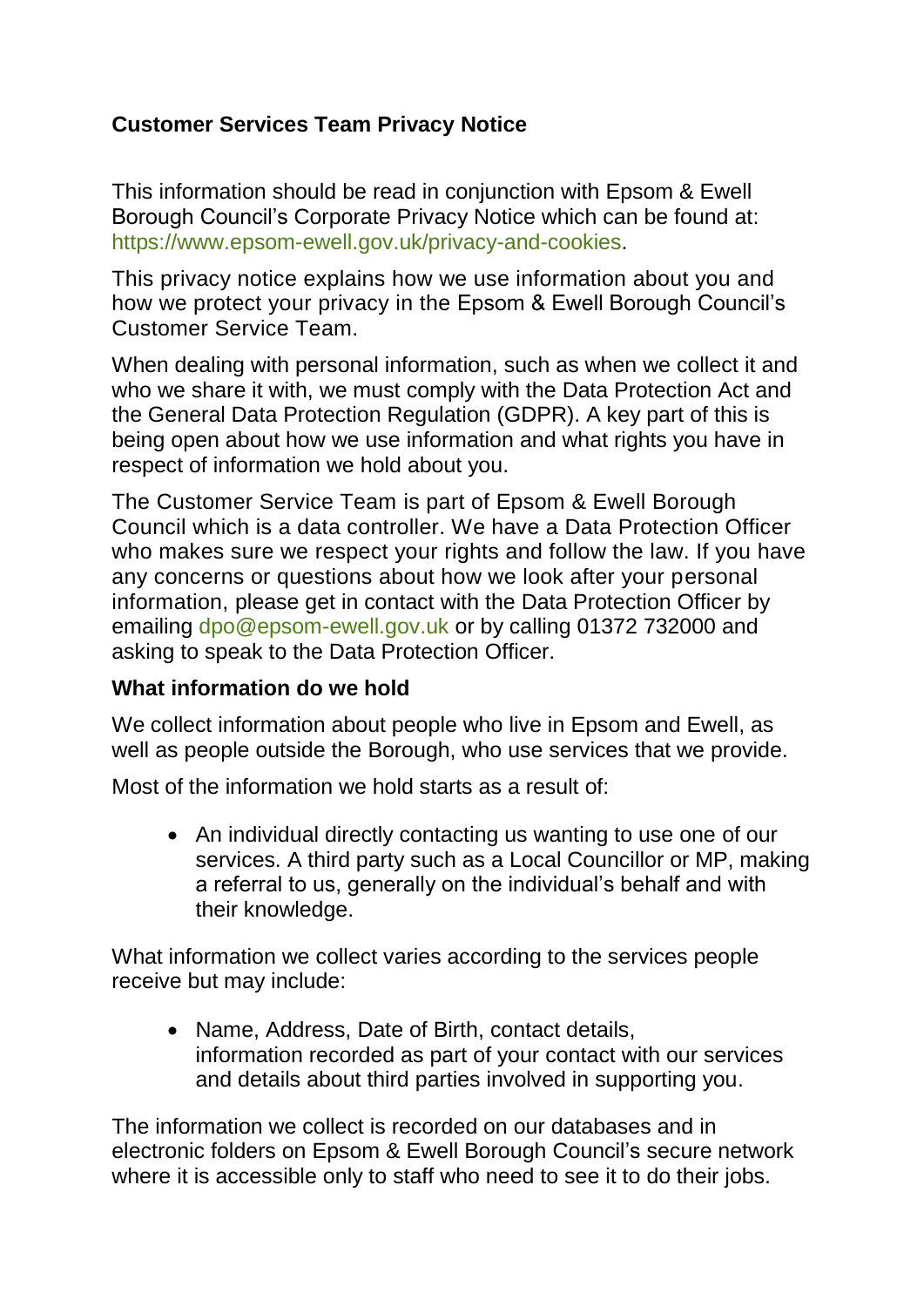# **Why do we have it and what do we use it for**

Much of what we do is a result of legislation set nationally that requires us to provide various public services in Epsom and Ewell and this includes Complaints, Comments and Compliments. In such cases, if you access a council service then the law that requires us to provide that service will be our legal basis for collecting and using your personal data, as we cannot provide you with the service without it.

Whenever we use information, we always limit this to only the details that are needed and we ensure that it is used safely and securely. We require anyone we share information with, or who uses it on our behalf, to do so too. All staff receive training on data protection and information security.

### **Who we share information with and why**

We may be required to share information with a range of different types of people and organisations depending on the service being provided or the statutory requirement that we have to comply with. The types of recipients include:

- Our contractors: organisations that we commission to provide goods and services
- Law enforcement agencies, such as the Police
- Health and social care organisations and professionals (such as NHS bodies and GPs)
- Regulatory bodies, investigators and ombudsman (for example, Local Govt Ombudsman and Auditors)
- Courts, tribunals and prisons
- Legal representatives
- Fraud prevention agencies
- Councillors
- Housing associations and landlords

We may also use your personal information if it is in your vital interests, where your life is or could be in danger. This will not happen very often, if at all, but it will help to identify and assist individuals whose vital interests are threatened, and /or who need additional support during emergencies or major incidents, for example emergency evacuation.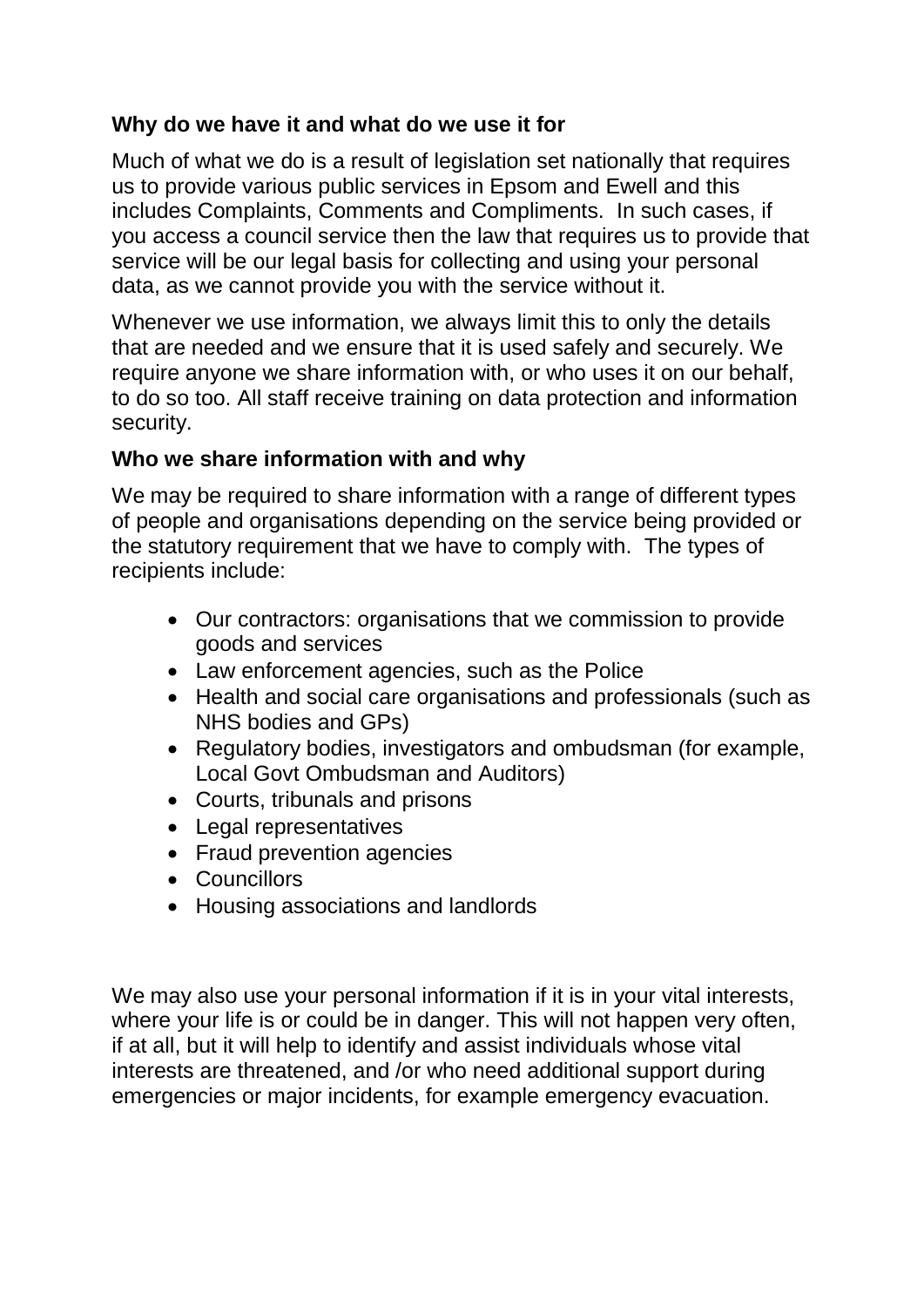We will share data about you between council departments so that we can keep your details up-to-date and improve our service to you. We may also share information where we have your prior consent or there is another legal reason for doing so.

If we use a third party to provide you with council services we will pass your details to them in order that they can provide the service. The third party will only be able to use data to provide the services and for no other reason.

# **How long we keep hold of information for**

We only keep information for as long as it is needed.

We will only hold your personal information for as long as necessary for business purposes or if we are required to keep it by law. There is often a legal reason for keeping your personal information for a set period of time, we try to include all of these in our retention schedule.

### **What rights you have**

For full details please see our **[Privacy and Cookies page](https://www.epsom-ewell.gov.uk/privacy-and-cookies)**

You have various rights around the data we hold about you.

- Right of access (to receive a copy of your personal data)
- Right to rectification (to request data is corrected inaccurate)
- Right to erasure (to request that data is deleted)
- Right to restrict processing (to request we don't use your data in a certain way)
- Right to data portability (in some cases, you can ask to receive a copy of your data in a commonly-used electronic format so that it can be given to someone else)
- Right to object (generally to make a complaint about any aspect of our use of your data)
- Right to have explained if there will be any automated decisionmaking, including profiling, based on your data and for the logic behind this to be explained to you.

Any such request can be submitted to the Data Protection Officer. Whether we can agree to your request will depend on the specific circumstances and if we cannot then we will explain the reasons why.

If you have any questions about the information above please contact us at [dpo@epsom-ewell.gov.uk](mailto:dpo@epsom-ewell.gov.uk) or call Customer Services on 01372 732000 and ask to speak to the Data Protection Officer